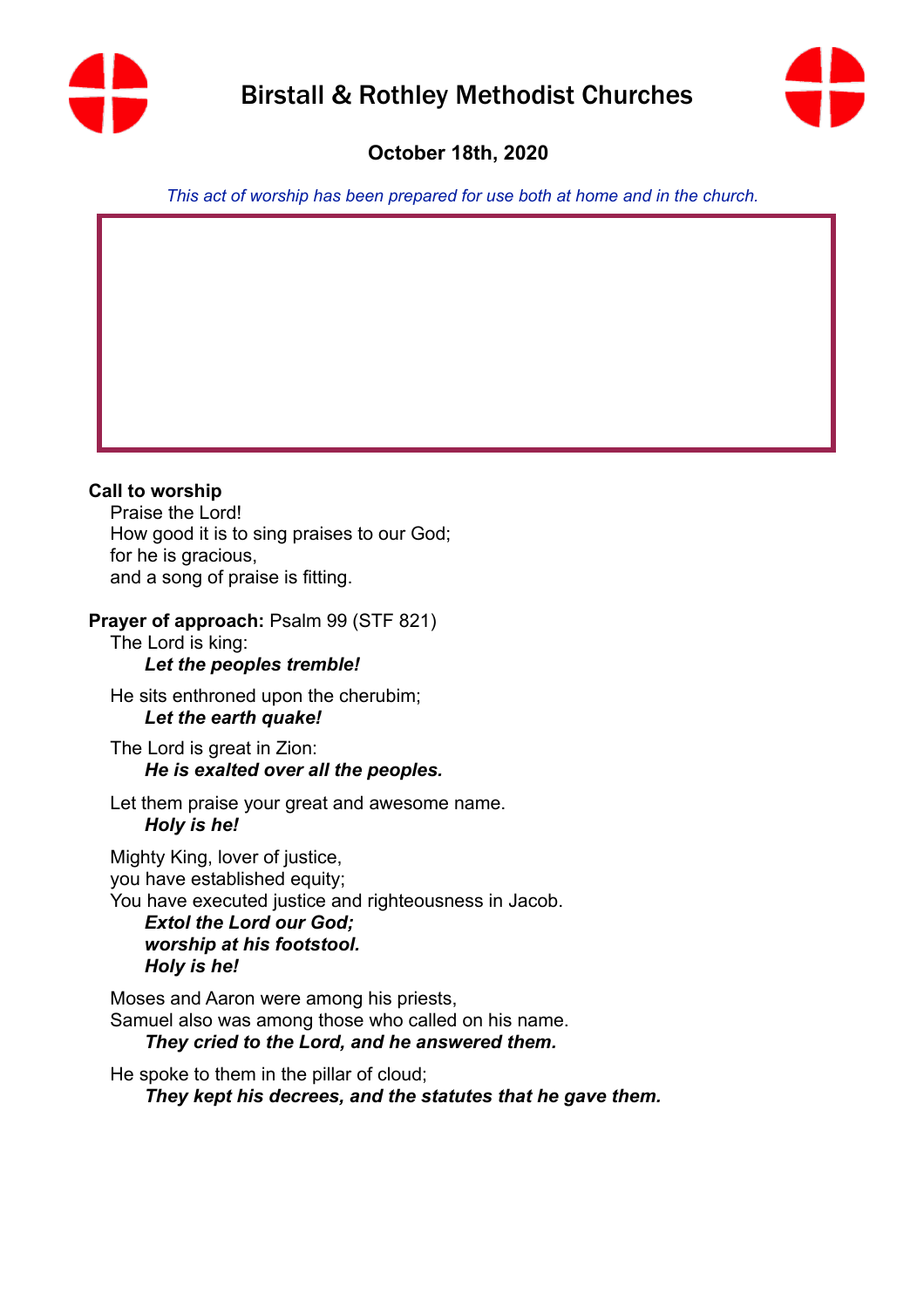O Lord our God, you answered them; you were a forgiving God to them, but an avenger for their wrongdoings.

> *Extol the Lord our God, and worship at his holy mountain; for the Lord our God is holy. Amen.*

#### **Hymn** STF 79:

I'll praise my maker while I've breath, and when my voice is lost in death, praise shall employ my nobler powers; my days of praise shall ne'er be past while life and thought and being last or immortality endures.

Happy are those whose hopes rely on Israel's God! He made the sky, and earth, and sea, with all their train: his truth for ever stands secure, he saves the oppressed, he feeds the poor, and none shall find his promise vain.

The Lord pours eyesight on the blind, the Lord supports the fainting mind, he sends the labouring conscience peace; he helps the stranger in distress, the widow and the fatherless, and grants the prisoner glad release.

I'll praise him while he lends me breath, and when my voice is lost in death praise shall employ my noblest powers; my days of praise shall ne'er be past, while life and thought and being last or immortality endures. *Words: Isaac Watts (1674-1748)* 

### **Prayer of adoration**

We worship you, O Lord God, and give thanks for your great glory and power, which you show to your servants in your wonderful world. All the things which we enjoy are from your mighty hand, and you alone are to be praised for all the blessings of the life that now is. Make us thankful to you for all your mercies and more ready to serve you with all our heart; for the sake of Jesus Christ.

#### *Amen*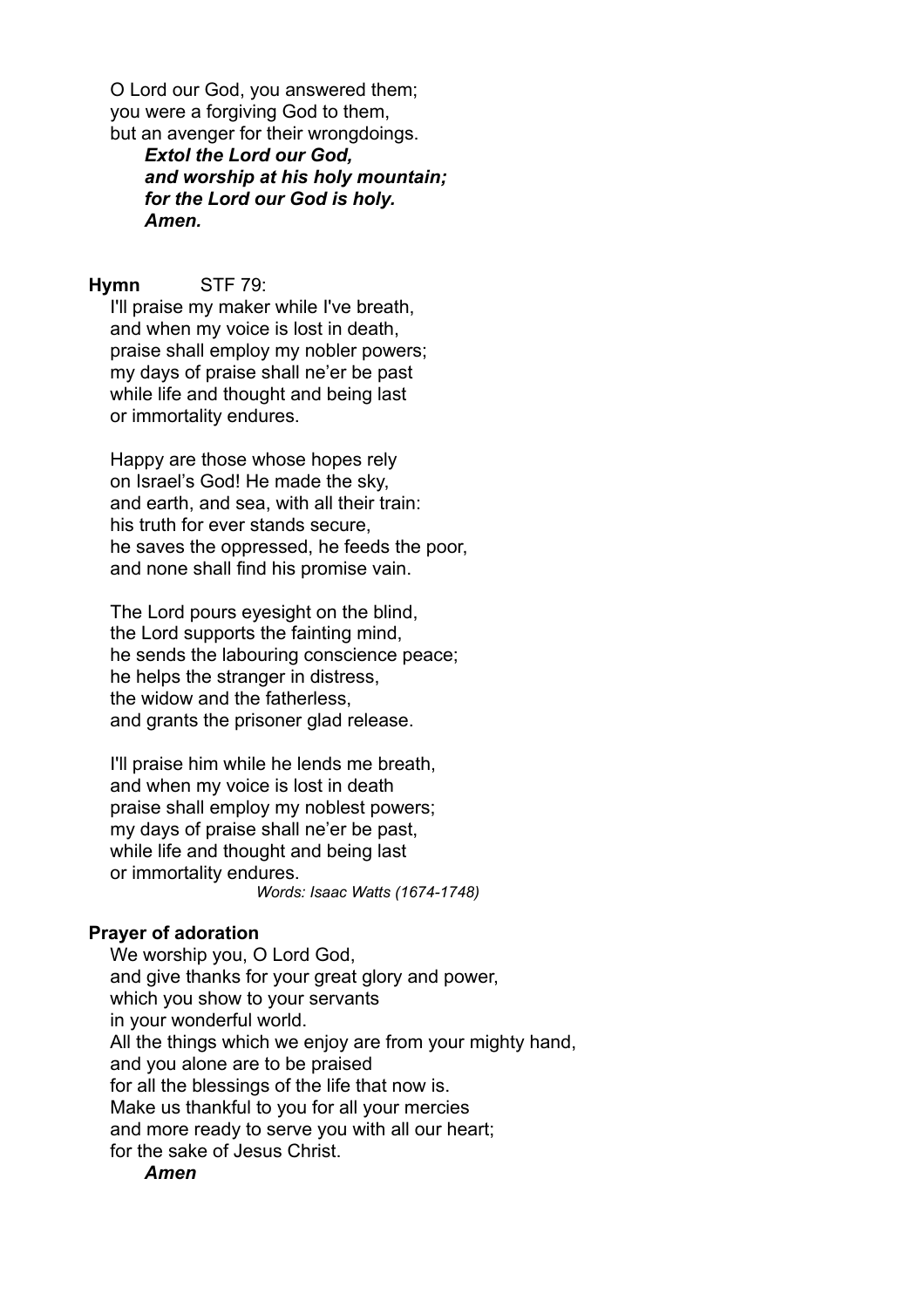# **Prayer of confession**

Holy Lord,

You do not allow any gods before you,

Yet we create idols upon which we place our hopes.

You desire our total loving devotion to you,

Yet we seek out cosmetic beauty for which we express admiration.

You demand faithfulness and obedience,

But we put our trust in physical might and strength,

We consider disobedience an appropriate way to fight for freedom and liberty.

# Holy Lord,

You desire that we should be content with our lot in life,

Yet we make demands and strive each day for more possessions.

You call us to live in peace with one another,

Yet we fight to cling and grasp onto our food and property,

In greed and selfishness we seek to live in comfort.

You are concerned for truth and justice,

But we deceive ourselves looking favourably on our own motives,

And we make prejudiced judgement against others.

Holy Lord,

You seek the humble hearts of the righteous,

Yet we enjoy acclaim for our achievements and those of our families.

We are filled with pride with the riches we have received.

We lack the goodness, mercy and purity which lead to true righteousness.

In our thoughts, words and deeds we have failed to keep your commands. In our treatment of others,

In our lack of endurance and perseverance in prayer.

Holy Lord,

We confess our sins to you trusting in your mercy. We humble ourselves with contrite, penitent hearts. We place our hope in your compassion.

Create within us clean hearts.

Forgive our sins and restore us to a right relationship.

*silence* 

God did not send his Son into the world to condemn the world, But to save the world through him.

Hear then the gracious word of Jesus Christ:

'Your sins are forgiven.'

*Amen*.

We say together the Lord's Prayer: *Our Father …..* 

**Hymn** STF 449:

Lord of creation, to you be all praise! Most mighty your working, most wondrous your ways! Your glory and might are beyond us to tell, and yet in the heart of the humble you dwell.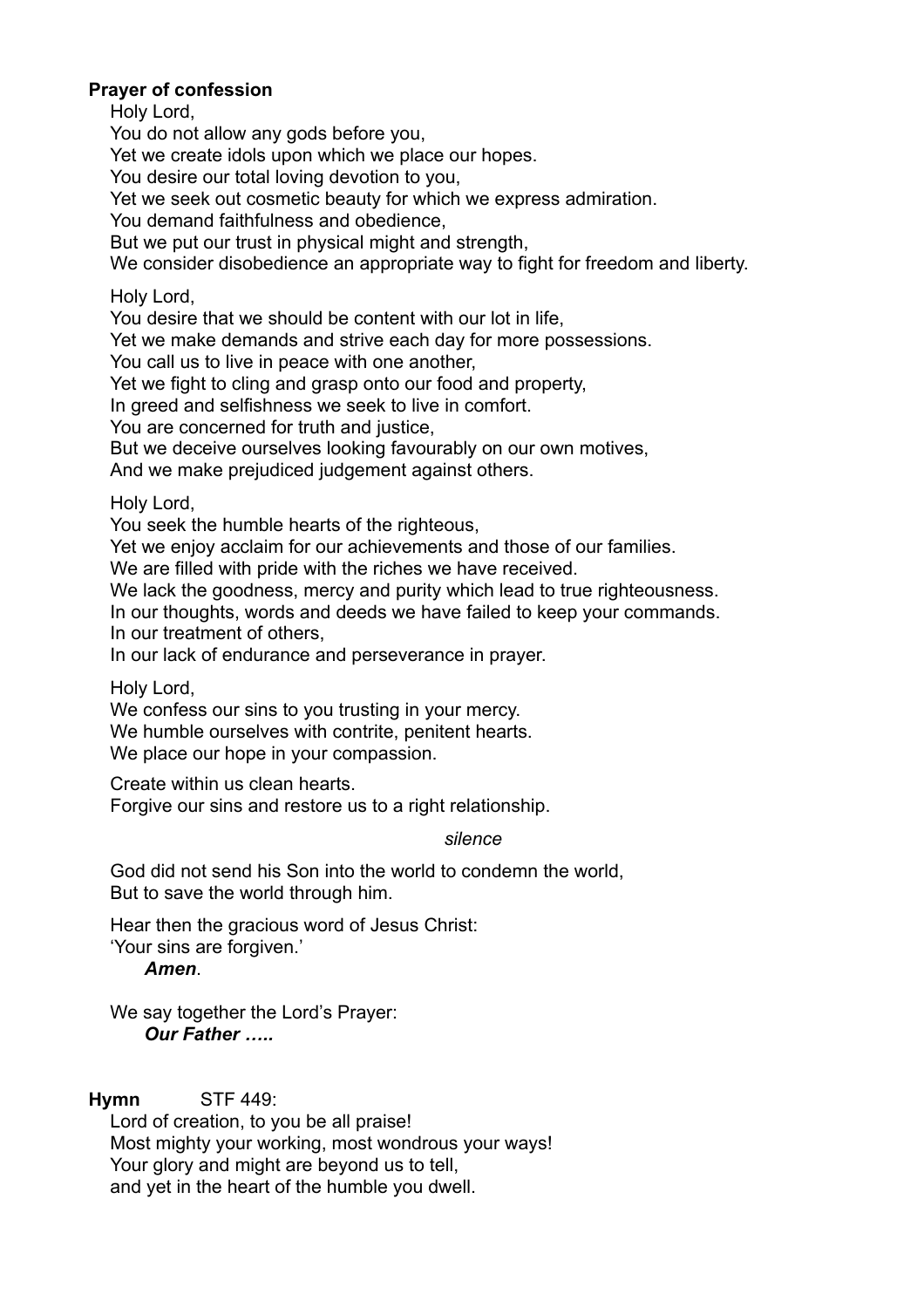Lord of all power, I give you my will, in joyful obedience your tasks to fulfill. Your bondage is freedom, your service is song, and, held in your keeping, my weakness is strong.

Lord of all wisdom. I give you my mind: rich truth that surpasses my knowledge to find; what eye has not seen and what ear has not heard is taught by your Spirit and shines from your Word.

Lord of all bounty, I give you my heart; I praise and adore you for all you impart: your love to inspire me, your counsel to guide, your presence to shield me, whatever betide.

Lord of all being, I give you my all, if I should disown you, I stumble and fall; but led in your service your word to obey, I'll walk in your freedom to the end of the way. *Words: Jack Copley Winslow (1882-1974)* 

#### **Readings:** Exodus 33: 12 – 23

Moses said to the Lord, "See, you have said to me, 'Bring up this people'; but you have not let me know whom you will send with me. Yet you have said, 'I know you by name, and you have also found favour in my sight.' Now if I have found favour in your sight, show me your ways, so that I may know you and find favour in your sight. Consider too that this nation is your people."

The Lord said, "My presence will go with you, and I will give you rest."

And Moses said, "If your presence will not go, do not carry us up from here. For how shall it be known that I have found favour in your sight, I and your people, unless you go with us? In this way, we shall be distinct, I and your people, from every people on the face of the earth."

The Lord said to Moses, "I will do the very thing that you have asked; for you have found favour in my sight, and I know you by name."

Moses said, "Show me your glory, I pray."

And the Lord said, "I will make all my goodness pass before you, and will proclaim before you the name, 'The Lord'; and I will be gracious to whom I will be gracious, and will show mercy on whom I will show mercy. But," he said, "you cannot see my face; for no one shall see me and live."

And the Lord continued, "See, there is a place by me where you shall stand on the rock; and while my glory passes by I will put you in a cleft of the rock, and I will cover you with my hand until I have passed by; then I will take away my hand, and you shall see my back; but my face shall not be seen."

#### Matthew 22: 15 - 22

Then the Pharisees went and plotted to entrap him in what he said. So they sent their disciples to him, along with the Herodians, saying, "Teacher, we know that you are sincere, and teach the way of God in accordance with truth, and show deference to no one; for you do not regard people with partiality. Tell us, then, what you think. Is it lawful to pay taxes to the emperor, or not?"

But Jesus, aware of their malice, said, "Why are you putting me to the test, you hypocrites? Show me the coin used for the tax."

And they brought him a denarius.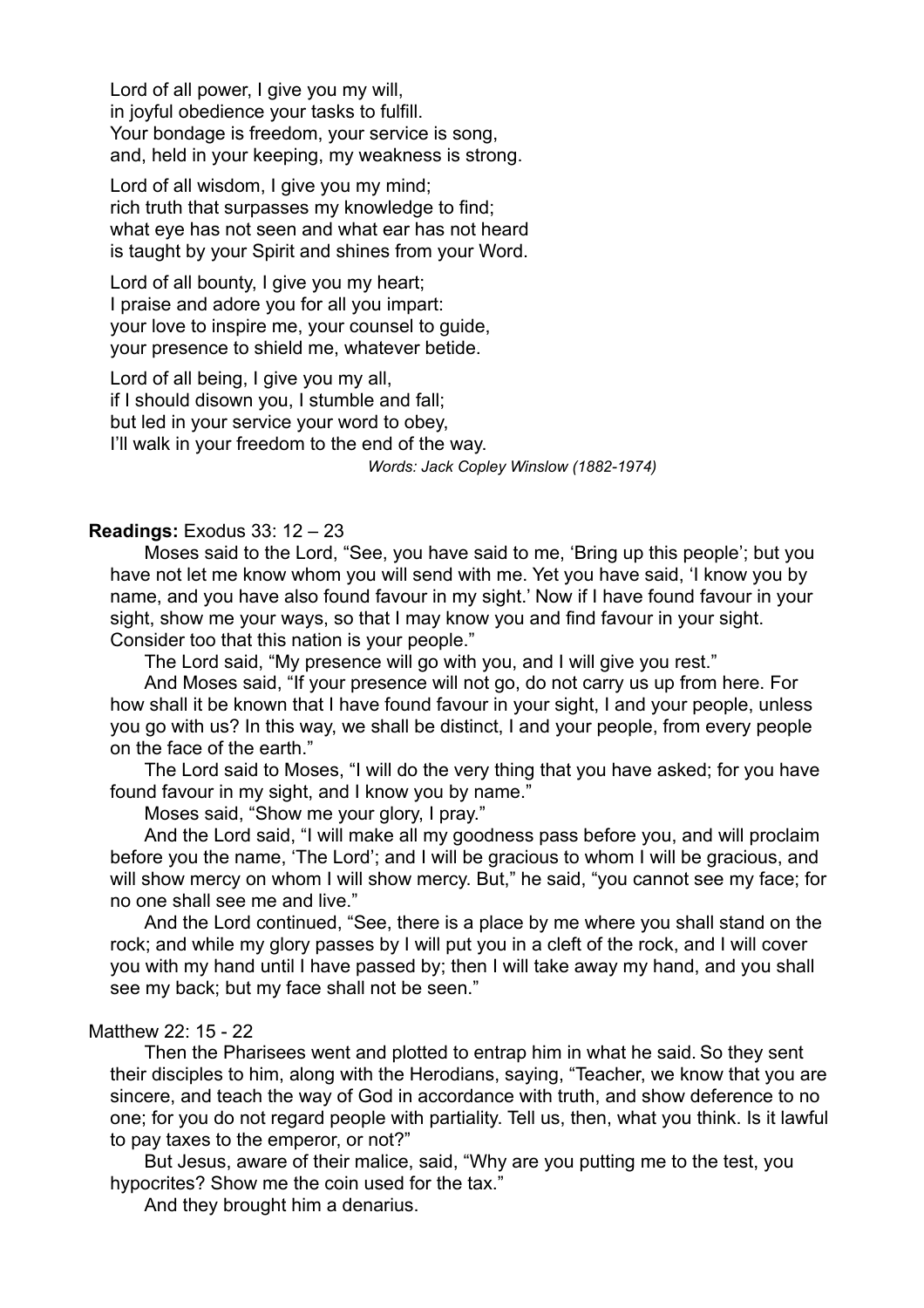Then he said to them, "Whose head is this, and whose title?" They answered, "The emperor's."

Then he said to them, "Give therefore to the emperor the things that are the emperor's, and to God the things that are God's."

When they heard this, they were amazed; and they left him and went away.

### **Prayer**

Almighty God, you created the heavens and the earth and formed us in your own image. Teach us to discern your hand in all your works and to serve you with reverence and thanksgiving through Jesus Christ our Lord who reigns, with you and the Holy Spirit, supreme over all creation, now and for ever.

*Amen.* 

### **Reflection**

The readings today both have something to say about God's image. Moses can't look at God – such dazzling holiness is more than a mere human being can bear, we are told. But because he was such an exceptional person, Moses was permitted a glimpse of glory as it faded after God had passed by. More remarkably, Moses would hear God's true name. God's identity was revealed in two ways, so that Moses would know who God truly is.

Many generations later, Jesus came as the living image of God, so that all people might see and understand the true nature of God. Jesus was completely human, so we can truly understand that human beings really are made in the image of God.

And because we are in God's image, we are to act like God. Not like *gods*, who lord their authority over others for self-gain, but rather like *God* – the One who creates and sustains and nurtures and redeems and saves…no matter what the cost.

As creatures made in the image of God, we are to be God's agents; God partners and coworkers. Sharing God's work in the world, not as an act of power but rather as an act of stewardship, ensuring that all share the abundant life that God wishes for us all.

In today's gospel reading, Jesus called his enemies hypocrites – literally people who wear a false face, who pretend to be someone else. Perhaps they have been doing this for so long that they forgotten who they really are; people who bear the image and likeness of God (as the coin bore the likeness of the Emperor).

We must never forget that we are God's children and stewards, made in the likeness of God and charged to act like the God we see in Jesus.

How we do this in our daily life, in our decisions and actions, is rarely easy. And we will disagree about how it should be done. But remember that God is love, and whilst we are governed by love (including love for those we disagree with), we won't go far wrong.

> *Take a moment to be quiet, and reflect on the fact that you are made in God's image. What does that mean to you?*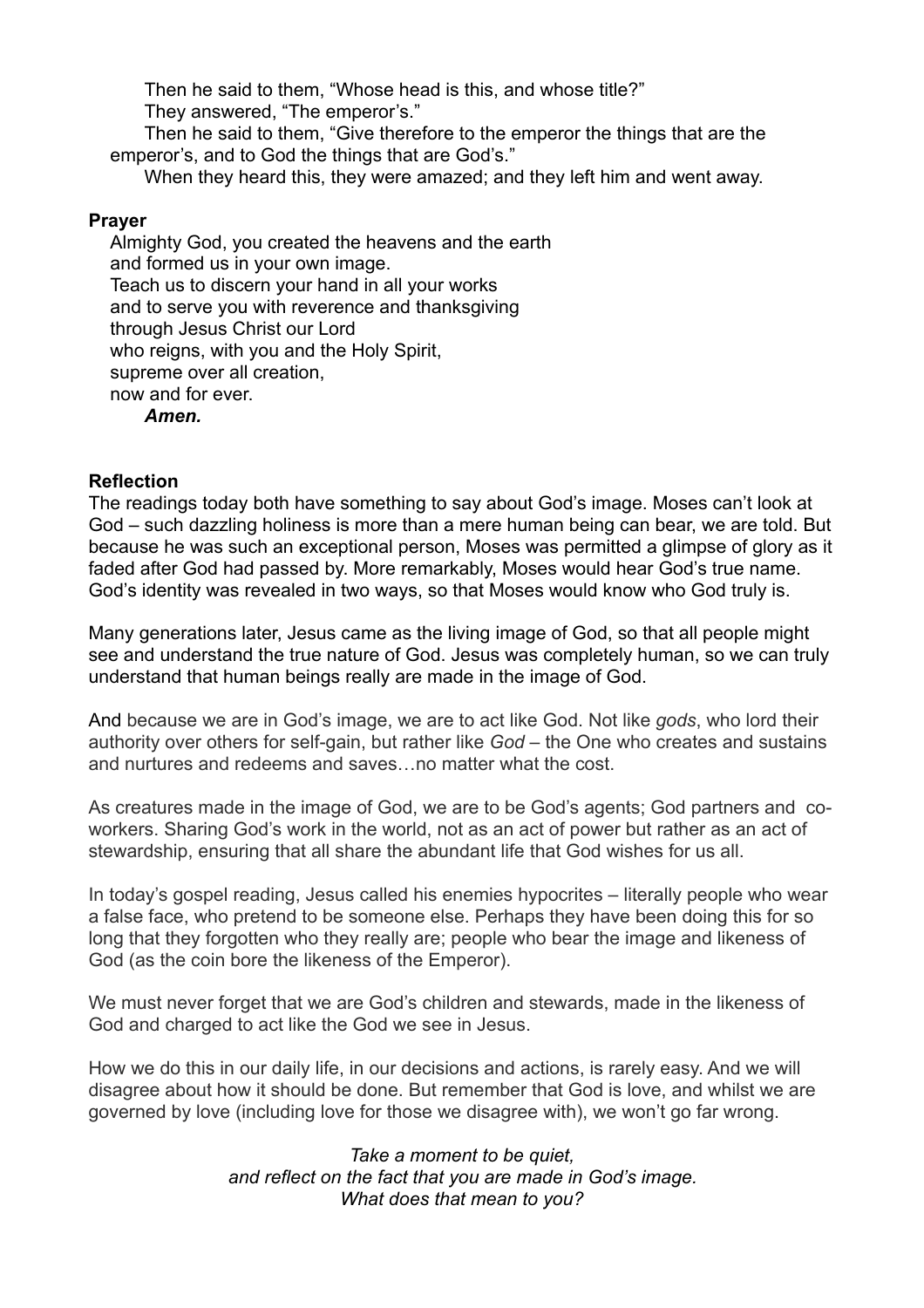# **Prayer of thanksgiving**

Almighty God, Author of Life, we thank you that by your Word You created humankind in your image. We thank you that by your breath we have been filled with your Holy Spirit. We thank you that by your love the grace of Jesus Christ marks us with your seal. We thank you that Jesus intercedes on our behalf assuring us of our acceptance as your children. Heavenly Father, for all your blessings to us, *Amen.* 

# **Prayers of intercession**

Gracious and merciful Lord, may your Church be united in your Son our Saviour, Jesus Christ whenever we come together in our lives, in fellowship and in our worship. May our minister and Circuit Superintendent Paula receive encouragement, strength and support in her ministry, sharing the gospel with joy, obedience and patience. May our stewards, here and in the circuit, be blessed with wisdom in assessing risk to keep our members safe.

Gracious and merciful Lord,

may our government, our politicians and councillors work together in promoting aid, assistance and care for those in our society who are in need.

May the taxes we contribute to their budgets be used wisely and well. May the weak receive protection, the hungry receive food, the homeless receive shelter. May our authorities work together to promote justice and peace.

Gracious and merciful Lord, may our educational institutions, schools and universities teach eternal truths, our health services provide comfort, hope and healing. May we seek to follow the methods of keep clean, distancing ourselves from danger. May we continue to look after the vulnerable, the orphan and the widow, the isolated, the lonely. May we bear the light of your presence, and reflect your glory to all we meet.

Gracious and merciful Lord,

fill us with your Holy Spirit

that we may remain your faithful servants,

enduring and persevering with obedience

seeking to keep ourselves holy and righteous,